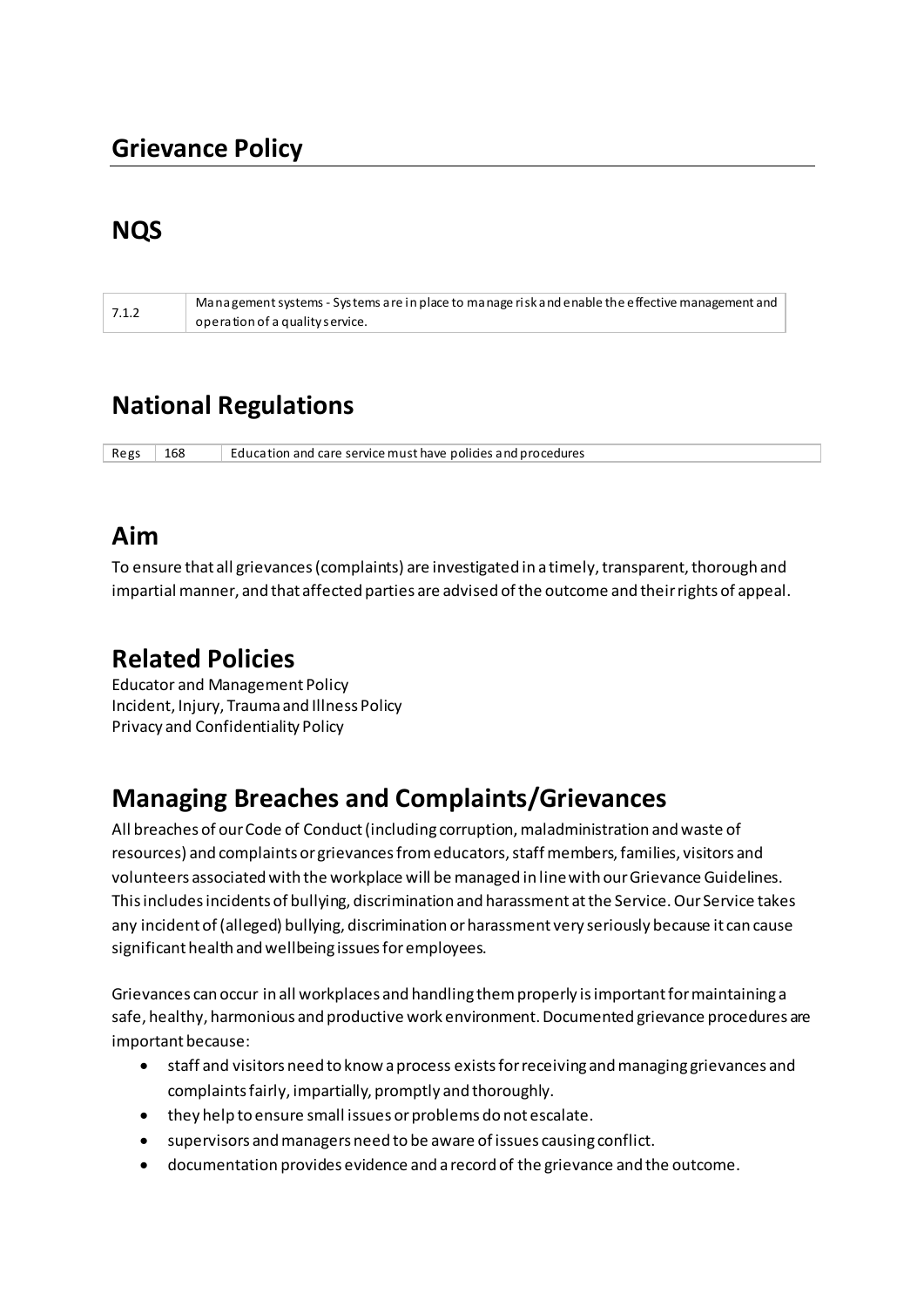• complaints facilitate continuous improvement of Service operations.

### **Grievance Guidelines**

These guidelines explain the procedure for reporting and managing grievances, the roles and responsibilities of educators, staff and managers and the potential consequences of breaching our policies , procedures and Code of Conduct.

#### **Educators, staff, volunteers, families and visitors will:**

- raise the grievance/complaint directly with the person concerned. Both parties should try to resolve the issue and develop solutions to ensure the problem does not happen again. Discussions should remain private, confidential, respectful and open-minded, will not involve other educators, staff, volunteers or visitors (eg parents) and will take place away from children
- raise the grievance/complaint with the Approved Provider or Nominated Supervisor (or another manager/supervisor if the Approved Provider or Nominated Supervisor is involved) if they are unable to resolve the concern, or feel unable to raise the matter directly with the person concerned. The Approved Provider or Nominated Supervisor (or supervisor) may request the issue be put in writing. Employees should provide all relevant information, including what the problem is, any other person involved in the problem and any suggested solution. Educators are encouraged to communicate openly about the issue.
- raise any grievance involving suspected or actual unlawful activity (including bullying) with the Approved Provider or Nominated Supervisor immediately and privately
- be confident that their concerns will be thoroughly investigated, but aware that the outcome may not result in the action requested.

Union members may seek assistance or support from their trade union at any time.

#### **Educators, staff, volunteers, families and visitors will not:**

- get involved in complaints/ grievances that don't concern them. This is not ethical or helpful in managing the complaint
- raise complaints with an external complaints body, such as a court or Tribunal, without using our grievance procedures and appeal process first.

The Approved Provider or Nominated Supervisor will:

- discuss the issue with the complainant within 24 hours of receiving the verbal or written complaint
- properly, fairly, confidentially and impartially investigate the issue including:
	- $\circ$  thoroughly investigating the circumstances and facts and inviting all affected parties to provide information or respond where appropriate . To encourage teamwork and respect, the issue may be discussed at an educator meeting if the privacy of the people involved can be protected.
	- $\circ$  inviting the complainant to have a support person present during an interview (eg health and safety representative, but not a lawyer acting in a professional capacity)
- provide all affected parties with a clear written statement (letter, email or SMS) of the outcome of the investigation within seven working days of receiving the verbal or written complaint.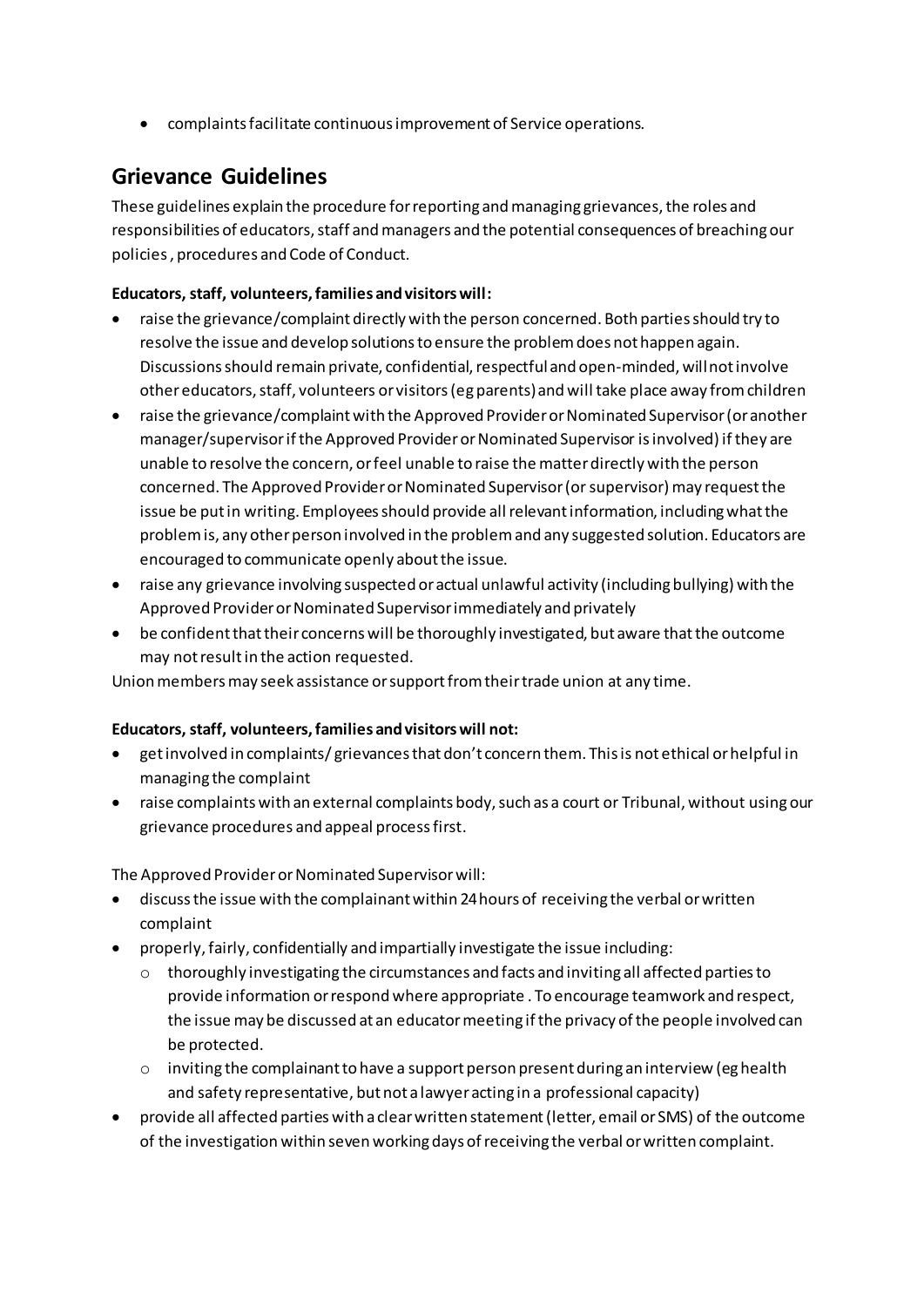- o If the resolution of the complaint involves a written agreement, all parties must agree with the wording etc.
- o If the Approved Provider or Nominated Supervisor decides not to proceed with the investigation after initial enquiries, he or she will give the complainant the reason/s in writing.
- keep appropriate records of the investigation and outcome, and store those records in accordance with our Privacy and Confidentiality Policy and Record Keeping and Retention Policy . Unsubstantiated complaints against educators/staff may be retained on file if the person has been given the opportunity to record a comment on the documentation
- monitor ongoing behaviour and provide support as required
- ensure the parties are protected from victimisation
- offer external review by a Tribunal or alternate organisation where employees, visitors and volunteers are unhappy with the outcome of the grievance procedure. Workplace bullying matters may be referred to the Fair Work Commission which can direct employers to take specific actions against workplace bullies or the Work Health and Safety (WHS) Regulator which may investigate whether WHS duties have been contravened
- request feedback on the grievance process using a questionnaire
- track complaints to identify recurring issues within the Service
- notify the regulatory authority within 24 hours if a complaint alleges the safety, health or wellbeing of a child is being compromised. Refer Incident, Injury, Trauma and Illness Policy.

#### **Outcomes may include:**

- an apology and a commitment that certain behaviour will not be repeated ( monitoring this over time)
- education and training in relevant laws, policies or procedures (eg bullying awareness, leadership skills)
- assistance in locating relevant counselling services
- disciplinary procedures including a verbal or written warning, termination of employment or transfer to a different position at the Service
- ensuring any inequality or inequity is remedied
- providing closer supervision
- modifying Service policies and procedures
- developing new policies and procedures.

Outcomes will take into consideration relevant industrial relations principles and guidelines and make provision for procedural fairness. The Approved Provider or Nominated Supervisor will consider:

- o the number of complaints (or breaches)
- $\circ$  the opportunities given to adhere to a policy or procedure and/or change behaviour.
- o the opportunities given to respond to the allegations.
- $\circ$  the seriousness of the complaint (or breach), and whether it impacted the safety and welfare of other employees, volunteers or visitors.
- o whether a policy, procedure or complaint is reasonable.